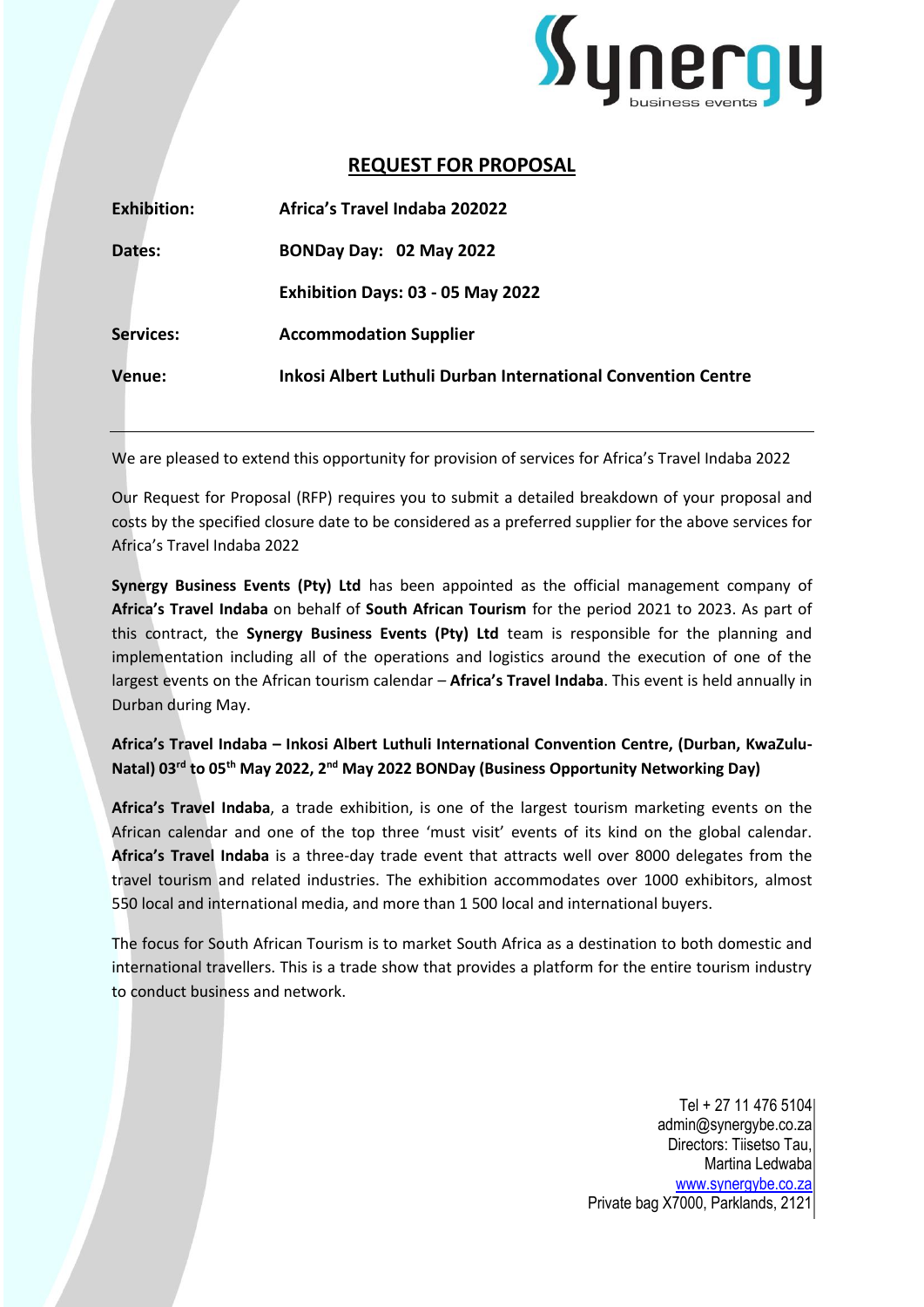

#### Page 2

## **Services required:**

The official Accommodation Supplier is requested to provide the following:

- 1. Dates Required:  $01<sup>th</sup> 05<sup>th</sup>$  May 2022 where additional nights may be required pre or post the show, based on traveller arrangement
- 2. Graded establishment valid grading for the period of booking.
- 3. Capacity 700 rooms distributed across different groups of hotels, with a minimum of 400 rooms at a single establishment.
- 4. Proximity to ICC we are seeking accommodation within a 10km radius of the ICC.
- 5. The hotel group is requested to bid or include a B&B within a 20 km radius of the Durban ICC
- 6. Transportation / Shuttles between venue and hotels main shuttle route can be mildly adjusted to include the establishment on the official route; establishment must have the option of providing separate shuttles if it is not within close proximity of the primary routes, and avail access to official Indaba Shuttles for the duration, as well as the placement of shuttle signage and support staff, at strategic information points for shuttle users.
- 7. Universal Accessibility.
- 8. Rates to include Accommodation & Breakfast
- 9. SA Tourism Staff rate must be compliant with Government stipulated regulation rate of R1 2300.00 pp/night
- 10. The appointed services provider will be requested to provide an Indaba rate for the show delegates who will be making their own bookings outside the current proposal.
- 11. Branding Hotels to accommodate SA Tourism / Indaba branding as per agreed areas
- 12. Room Drops Hotel to accommodate room drops at no charge to SA Tourism
- 13. Complimentary Rooms 1 complimentary room for every 30 rooms booked
- 14. Hotel Kitchens to accommodate after-hours room service/meals for the duration of Africa's Travel Indaba, commencing Sunday 01<sup>st</sup> May – Thursday 05<sup>th</sup> May 2022.
- 15. Value Adds Additional Venues conferencing and entertainment or activations
- 16. Provision of Terms & Conditions from each Establishment we need to know upfront if there are any constraints.
- 17. Option to avail 'Official Africa's Travel Indaba Hotel' Partner status, dependent on rates offered and added value;
- 18. The Greening form (attached) must be completed and submitted with the final proposal.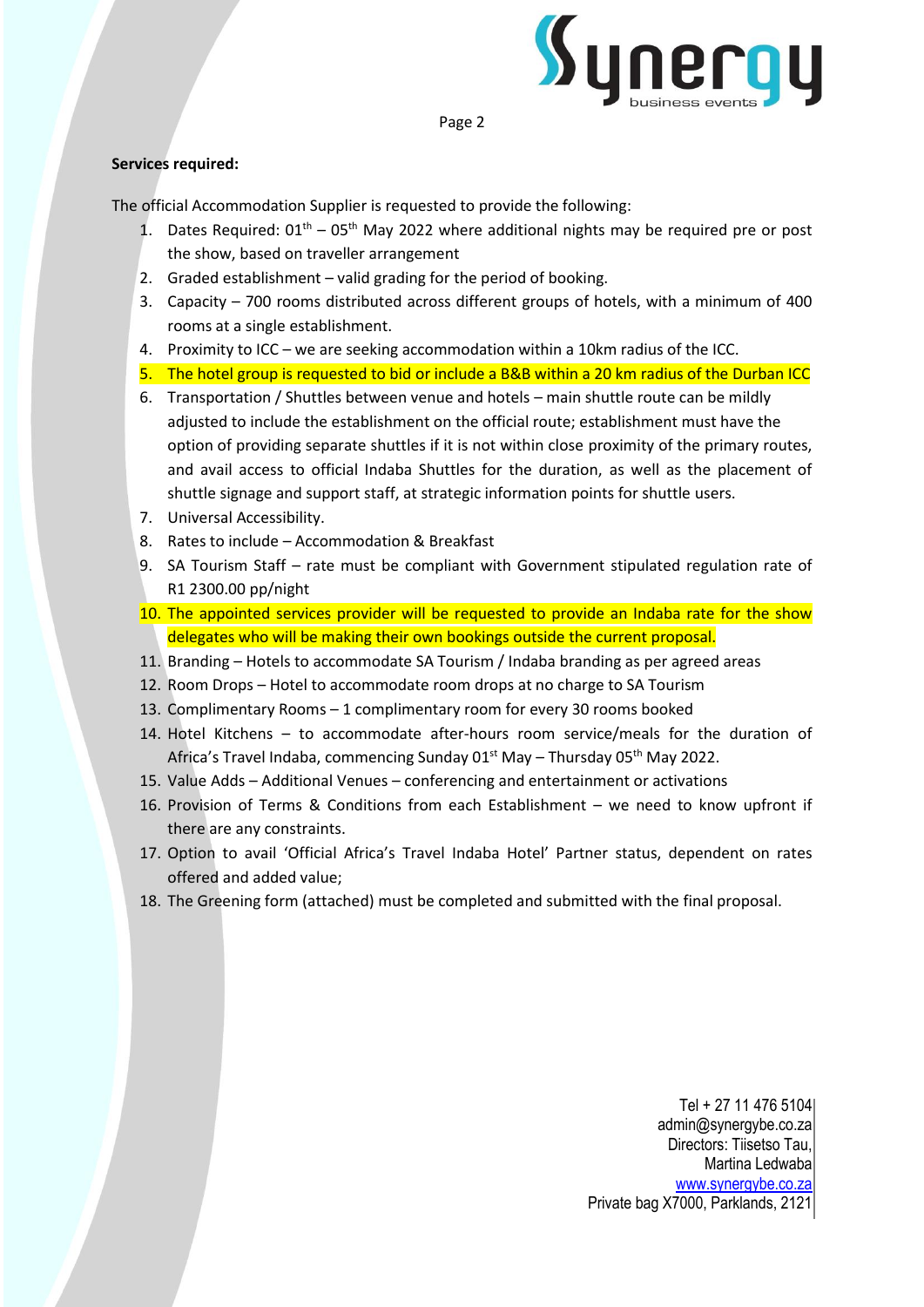

Page 3

## **Cost Structure of Proposal:**

Please provide a clear breakdown of costs for the varying accommodation types, and clearly indicate any discounted rates, where applicable. All prices to be inclusive of VAT and all payment terms to be specified. No additional costs are to be considered over and above the RFP submissions. Should you wish to sponsor these services, please advise what your requirements would be in order for us to make an informed decision.

Additional points will be awarded for any innovative suggestions, as well as submission of your company's sustainability / environmental policy and how you aim to implement this at Africa's Travel Indaba 2019. Consideration should be given to using energy-efficient appliances and recycling material should be put in place in conjunction with the organizers.

### **Event Greening:**

In line with international best practices, Africa's Travel Indaba 2022 aims to be a reduced carbon event where event greening is considered in all the different workstreams and appointments of suppliers. You are required to indicate in your proposal how you intend to implement this. Please include all relevant costs into your proposal, bearing in mind that it needs to still be competitive and make financial sense. The emphasis should be on innovation around the current business practice to ensure a positive impact around social and environmental issues, while it is still financially viable.

For additional information about event greening please visit the resource section of the Event Greening Forum on www. [event greening.co.za](http://www.eventgreening.co.za/)

#### **RFP Submissions:**

Submission date  $-$  16:00, Friday, 17 March 2022

Please note that the following documentation must be submitted with the application:

- $\triangleright$  A valid tax clearance certificate
- $\triangleright$  Certified copies of your company registration
- $\triangleright$  Certified copy of a valid B-BBEE verification/rating certificate
- ➢ Association Certificate
- ➢ Greening Questionnaire

Please send an electronic copy. Please email your proposal to **Khauhelo Rasemetse** – **khauhelo@synergybe.co.za** and deliver it to Synergy Business Events Offices: 222 Rivonia Road, Block A, First Floor, Morningside Close, Morningside, Johannesburg, Gauteng.